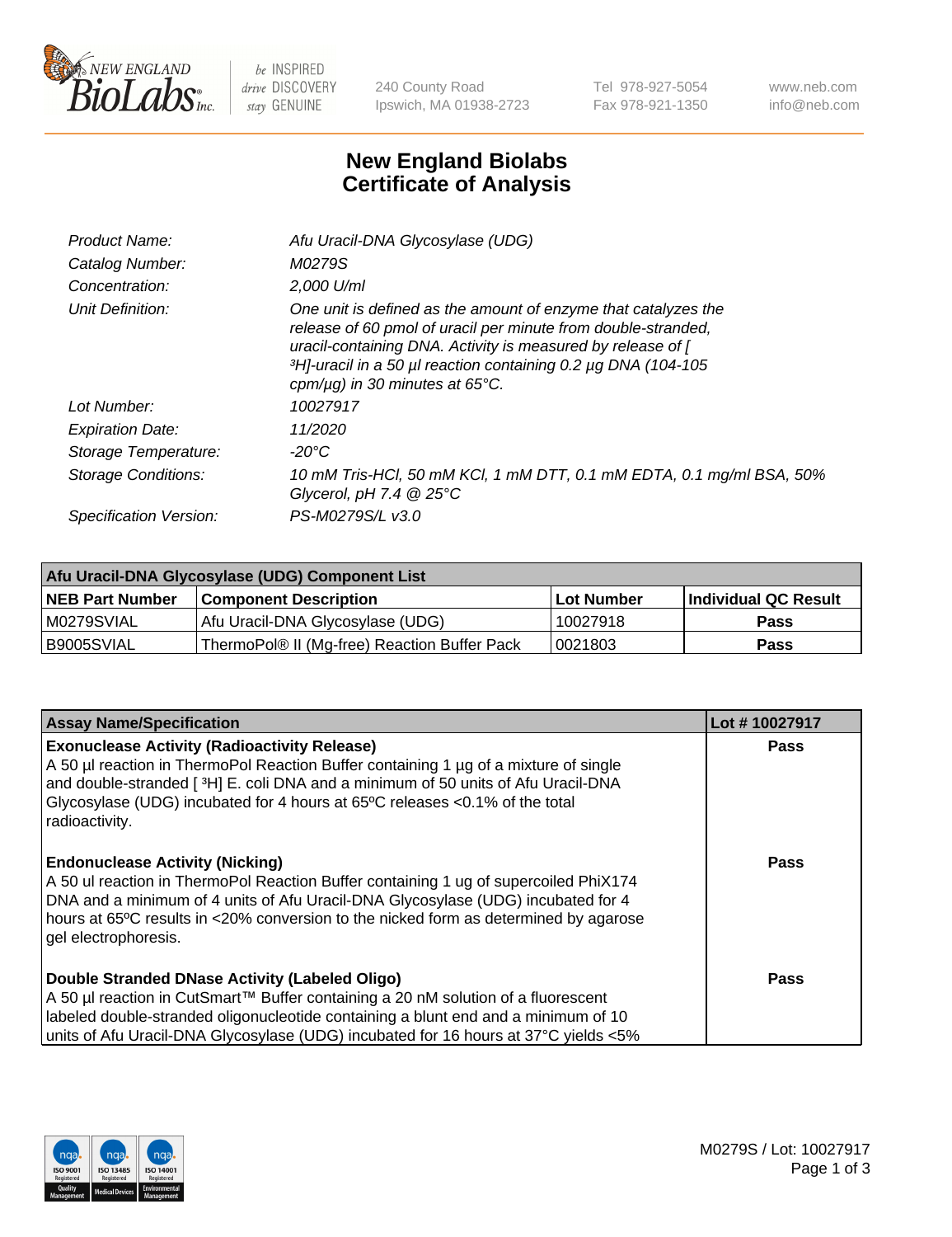

be INSPIRED drive DISCOVERY stay GENUINE

240 County Road Ipswich, MA 01938-2723 Tel 978-927-5054 Fax 978-921-1350

www.neb.com info@neb.com

| <b>Assay Name/Specification</b>                                                                                                                                                                                                                                                                                                                                                                                         | Lot #10027917 |
|-------------------------------------------------------------------------------------------------------------------------------------------------------------------------------------------------------------------------------------------------------------------------------------------------------------------------------------------------------------------------------------------------------------------------|---------------|
| degradation as determined by capillary electrophoresis.                                                                                                                                                                                                                                                                                                                                                                 |               |
| <b>DNase Activity (Labeled Oligo, 5' extension)</b><br>A 50 µl reaction in CutSmart™ Buffer containing a 20 nM solution of a fluorescent<br>labeled double-stranded oligonucleotide containing a 5' extension and a minimum of<br>10 units of Afu Uracil-DNA Glycosylase (UDG) incubated for 16 hours at 37°C yields<br><5% degradation as determined by capillary electrophoresis.                                     | <b>Pass</b>   |
| <b>DNase Activity (Labeled Oligo, 3' extension)</b><br>A 50 µl reaction in CutSmart™ Buffer containing a 20 nM solution of a fluorescent<br>labeled double-stranded oligonucleotide containing a 3' extension and a minimum of<br>10 units of Afu Uracil-DNA Glycosylase (UDG) incubated for 16 hours at 37°C yields<br><5% degradation as determined by capillary electrophoresis.                                     | <b>Pass</b>   |
| <b>Single Stranded DNase Activity (FAM-Labeled Oligo)</b><br>A 50 µl reaction in CutSmart™ Buffer containing a 20 nM solution of a fluorescent<br>internal labeled oligonucleotide and a minimum of 10 units of Afu Uracil-DNA<br>Glycosylase (UDG) incubated for 16 hours at 37°C yields <5% degradation as<br>determined by capillary electrophoresis.                                                                | Pass          |
| <b>RNase Activity (Extended Digestion)</b><br>A 10 µl reaction in NEBuffer 4 containing 40 ng of a 300 base single stranded RNA<br>and a minimum of 2 units of Afu Uracil-DNA Glycosylase (UDG) is incubated at 37°C.<br>After incubation for 16 hours, >90% of the substrate RNA remains intact as<br>determined by gel electrophoresis using polyacrylamide gel electrophoresis<br>detection.                         | <b>Pass</b>   |
| <b>Protein Purity Assay (SDS-PAGE)</b><br>Afu Uracil-DNA Glycosylase (UDG) is ≥ 95% pure as determined by SDS-PAGE analysis<br>using Coomassie Blue detection.                                                                                                                                                                                                                                                          | <b>Pass</b>   |
| <b>Protein Concentration (A280/NanoDrop)</b><br>The concentration of Afu Uracil-DNA Glycosylase (UDG) is 0.027 mg/ml +/- 10% as<br>determined by UV absorption at 280 nm. Protein concentration is determined by the<br>Pace method using the extinction coefficient of 16,110 and molecular weight of<br>22,720 daltons for Afu Uracil-DNA Glycosylase (UDG) (Pace, C.N. et al. (1995)<br>Protein Sci., 4, 2411-2423). | Pass          |
| <b>Non-Specific DNase Activity (16 Hour)</b><br>A 50 ul reaction in ThermoPol Reaction Buffer containing 1 ug of Lambda DNA and a<br>minimum of 50 units of Afu Uracil-DNA Glycosylase (UDG) incubated for 16 hours at<br>65°C results in a DNA pattern free of detectable nuclease degradation as determined<br>by agarose gel electrophoresis.                                                                        | Pass          |